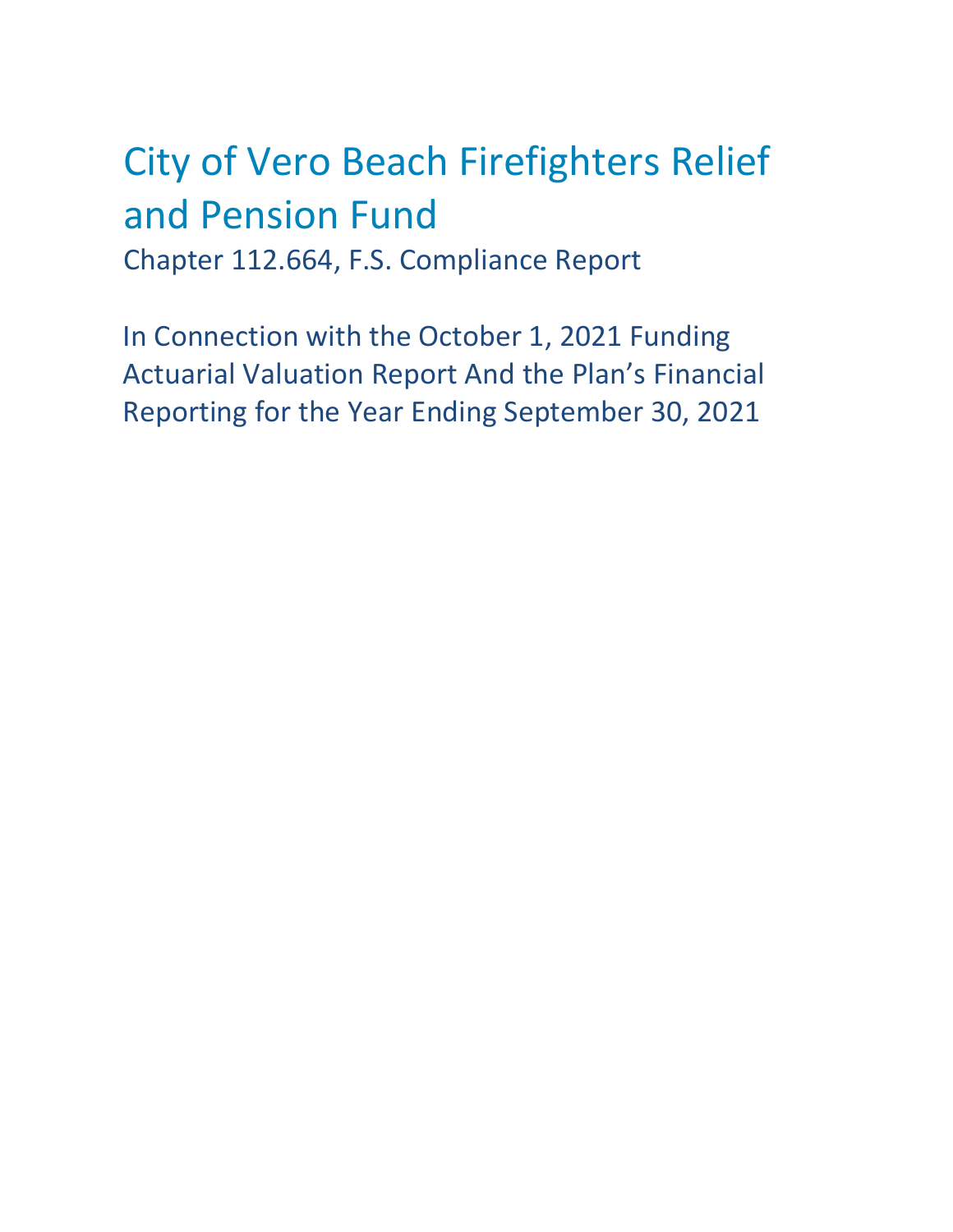

March 25, 2022

Board of Trustees City of Vero Beach Firefighters Relief and Pension Fund Vero Beach, Florida

Dear Board Members:

Gabriel, Roeder, Smith & Company (GRS) has been engaged by the City of Vero Beach Firefighters Relief and Pension Fund (Plan) to prepare a disclosure report to satisfy the requirements set forth in Ch. 112.664, F.S. and as further required pursuant to Ch. 60T‐1.0035, F.A.C.

This report was prepared at the request of the Board and is intended for use by the Pension Fund and those designated or approved by the Board. This report may be provided to parties other than the Fund only in its entirety and only with the permission of the Board.

The purpose of the report is to provide the required information specified in Ch. 112.664, F.S. as well as supplement this information with additional exhibits. This report should not be relied on for any purpose other than the purpose described above.

The findings in this report are based on data or other information through September 30, 2021. Future actuarial measurements may differ significantly from the current measurements presented in this report due to such factors as the following: plan experience differing from that anticipated by the economic or demographic assumptions; changes in economic or demographic assumptions; increases or decreases expected as part of the natural operation of the methodology used for these measurements (such as the end of an amortization period or additional cost or contribution requirements based on the plan's funded status); and changes in plan provisions or applicable law. The scope of this engagement does not include an analysis of the potential range of such measurements.

This report was based upon information furnished by the Plan Administrator and the City concerning Retirement Plan benefits, financial transactions, plan provisions and active members, terminated members, retirees and beneficiaries. We checked for internal and year-to-year consistency, but did not audit the data. We are not responsible for the accuracy or completeness of the information provided by the Plan Administrator and the City.

Except as otherwise indicated as required for the disclosures contained herein, this report was prepared using certain assumptions selected by the Board as described in our October 1, 2021 actuarial valuation report. This report is also based on the Plan Provisions, census data, and financial information as summarized in our October 1, 2021 actuarial valuation report. Please refer to the October 1, 2021 actuarial valuation report, dated February 3, 2022, for summaries and descriptions of this information.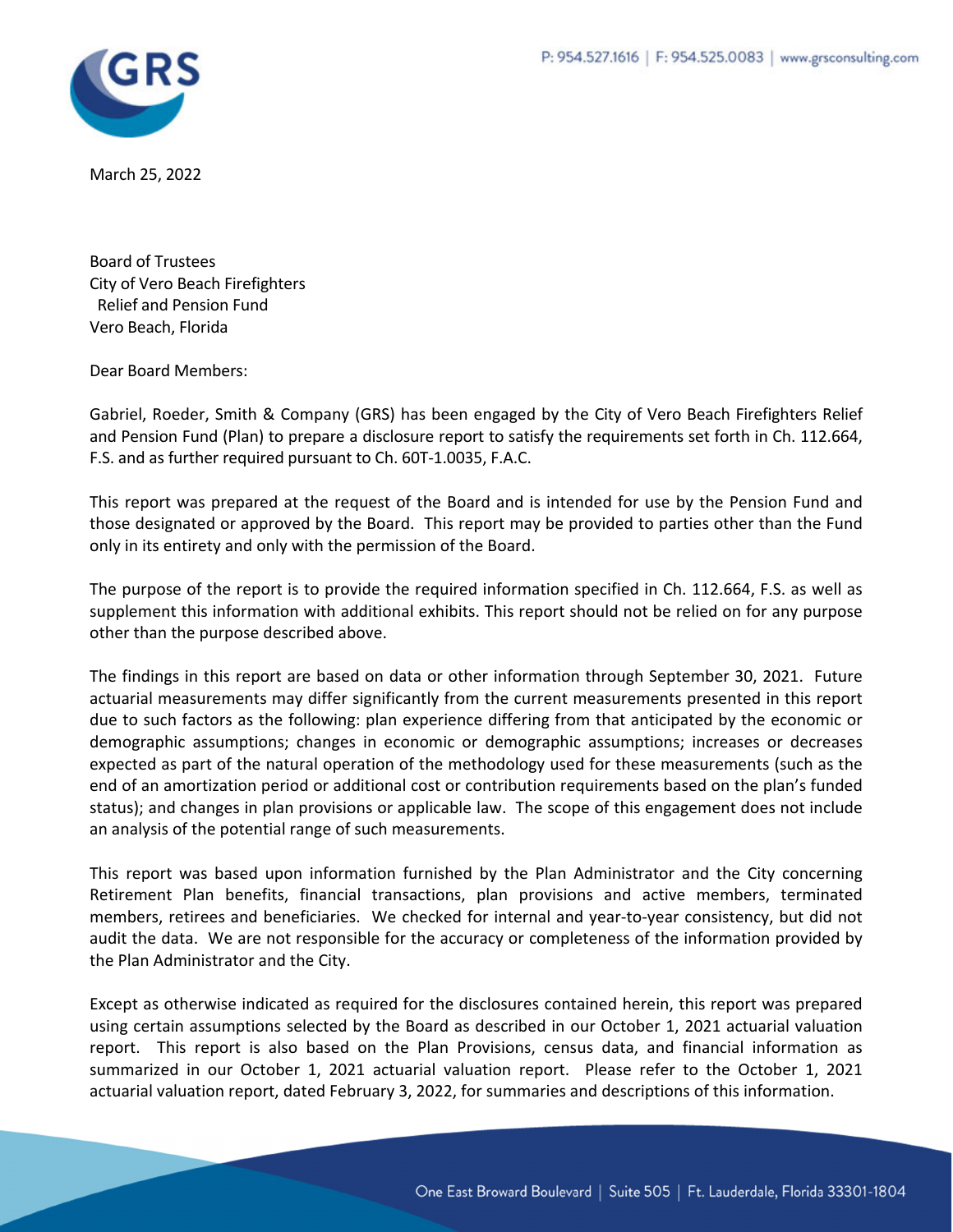The use of an investment return assumption that is 2% higher than the investment return assumption used to determine the funding requirements does not represent an estimate of future Plan experience nor does it reflect an observation of future return estimates inherent in financial market data. The use of this investment return assumption is provided as a counterpart to the Chapter 112.664, Florida Statutes requirement to utilize an investment return assumption that is 2% lower than the assumption used to determine the funding requirements. The inclusion of the additional exhibits showing the effect of using a 2% higher investment return assumption shows a more complete assessment of the range of possible results as opposed to showing a one‐sided range as required by Florida Statutes.

Jeffrey Amrose and Trisha Amrose are members of the American Academy of Actuaries and meet the Qualification Standards of the American Academy of Actuaries to render the actuarial opinions contained herein. The signing actuaries are independent of the plan sponsor.

This report was prepared using our proprietary valuation model and related software which in our professional judgment has the capability to provide results that are consistent with the purposes of the valuation and has no material limitations or known weaknesses. We performed tests to ensure that the model reasonably represents that which is intended to be modeled.

This report has been prepared by actuaries who have substantial experience valuing public employee retirement systems. To the best of our knowledge the information contained in this report is accurate and fairly presents the actuarial position of the Retirement Plan as of the valuation date. All calculations have been made in conformity with generally accepted actuarial principles and practices, with the Actuarial Standards of Practice issued by the Actuarial Standards Board and with applicable statutes.

With respect to the reporting standards for defined benefit retirement plans or systems contained in Section 112.664(1) F.S., the actuarial disclosures required under this section were prepared and completed by me or under my direct supervision, and I acknowledge responsibility for the results. To the best of my knowledge, the results are complete and accurate, and in my opinion, meet the requirements of Section 112.664(1), F.S. and Section 60T‐1.0035, F.A.C.

Respectfully submitted,

GABRIEL, ROEDER, SMITH AND COMPANY

 Jeffrey Amrose, MAAA Trisha Amrose, MAAA Enrolled Actuary No. 20‐6599 Enrolled Actuary No. 20‐8010 Senior Consultant & Actuary Consultant & Actuary

 $By$   $\mathcal{W}$   $\mathcal{W}$   $\mathcal{W}$   $\mathcal{W}$   $\mathcal{W}$   $\mathcal{W}$   $\mathcal{W}$   $\mathcal{W}$   $\mathcal{W}$   $\mathcal{W}$   $\mathcal{W}$   $\mathcal{W}$   $\mathcal{W}$   $\mathcal{W}$   $\mathcal{W}$   $\mathcal{W}$   $\mathcal{W}$   $\mathcal{W}$   $\mathcal{W}$   $\mathcal{W}$   $\mathcal{W}$   $\mathcal{W}$   $\mathcal{W}$   $\mathcal{W}$ 

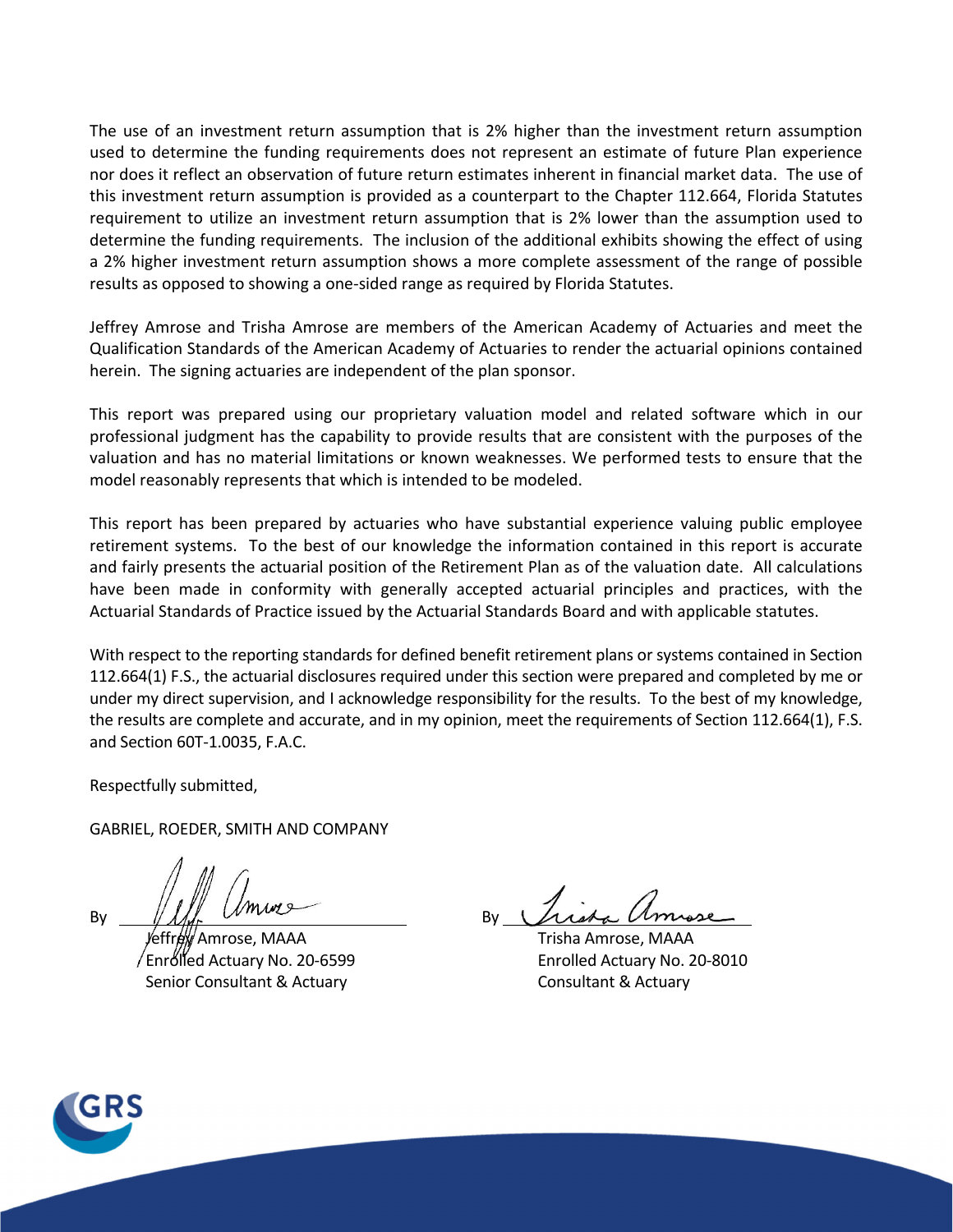# **TABLE OF CONTENTS**

# **Title Page**

Ch. 112.664, F.S. Results

Schedule of Changes in Net Pension Liability

| 1. | Using financial reporting assumptions per GASB Statement No. 67 |   |
|----|-----------------------------------------------------------------|---|
| 2. | Using assumptions prescribed in Section 112.664(1)(a), F.S.     |   |
| 3. | Using assumptions prescribed in Section 112.664(1)(b), F.S.     | 3 |
| 4. | Using the mandated mortality and funding interest rate +2%      | 4 |
|    |                                                                 |   |
|    | <b>Assets Versus Benefit Payments Projections</b>               |   |
| 1. | Using assumptions from the Plan's latest Actuarial Valuation    | 5 |
| 2. | Using assumptions prescribed in Section 112.664(1)(a), F.S.     | 6 |
| 3. | Using assumptions prescribed in Section 112.664(1)(b), F.S.     |   |
| 4. | Using the mandated mortality and funding interest rate +2%      | 8 |
|    |                                                                 |   |
|    | <b>Actuarially Determined Contribution</b>                      | q |

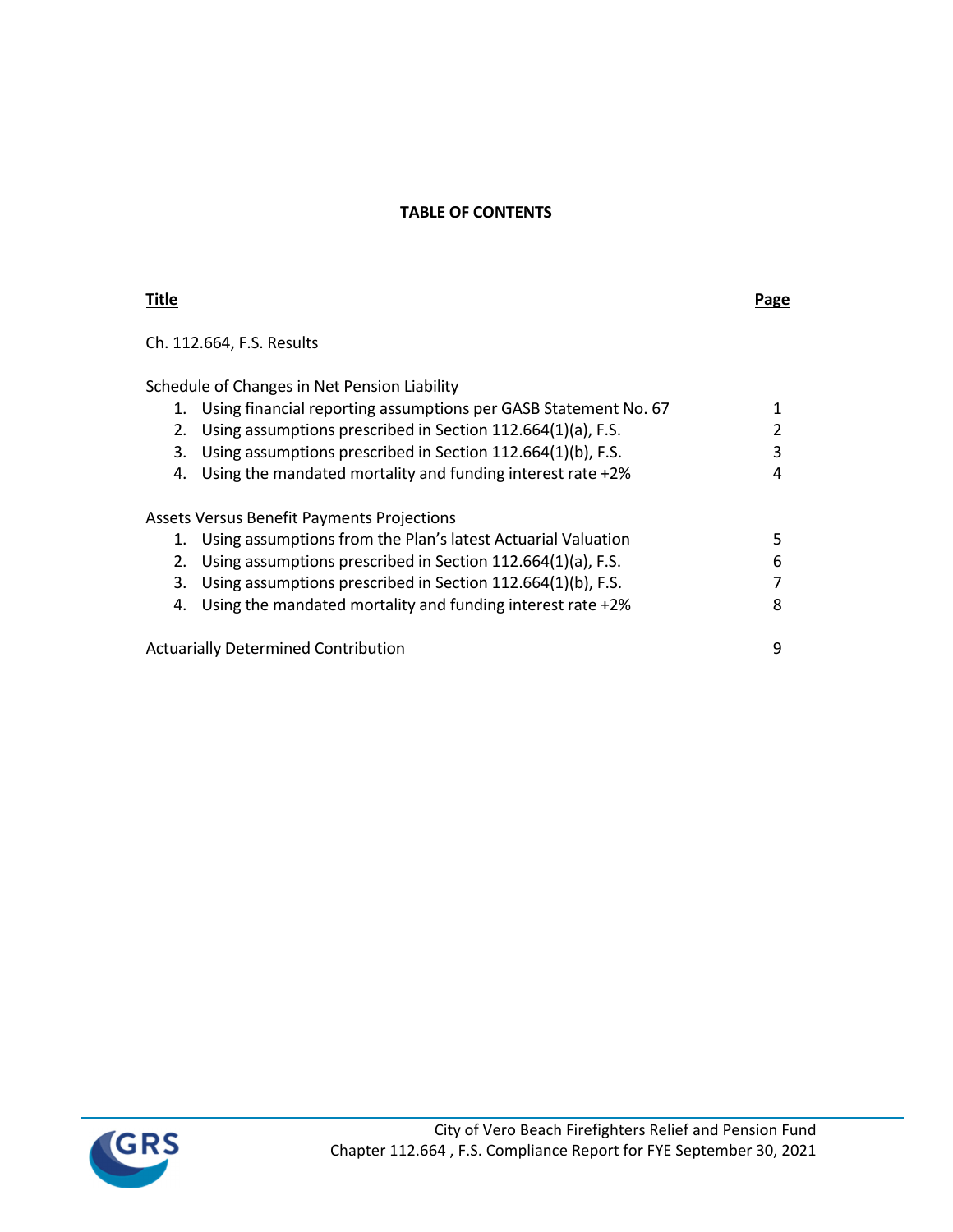**CH. 112.664, Florida Statutes**

**RESULTS**

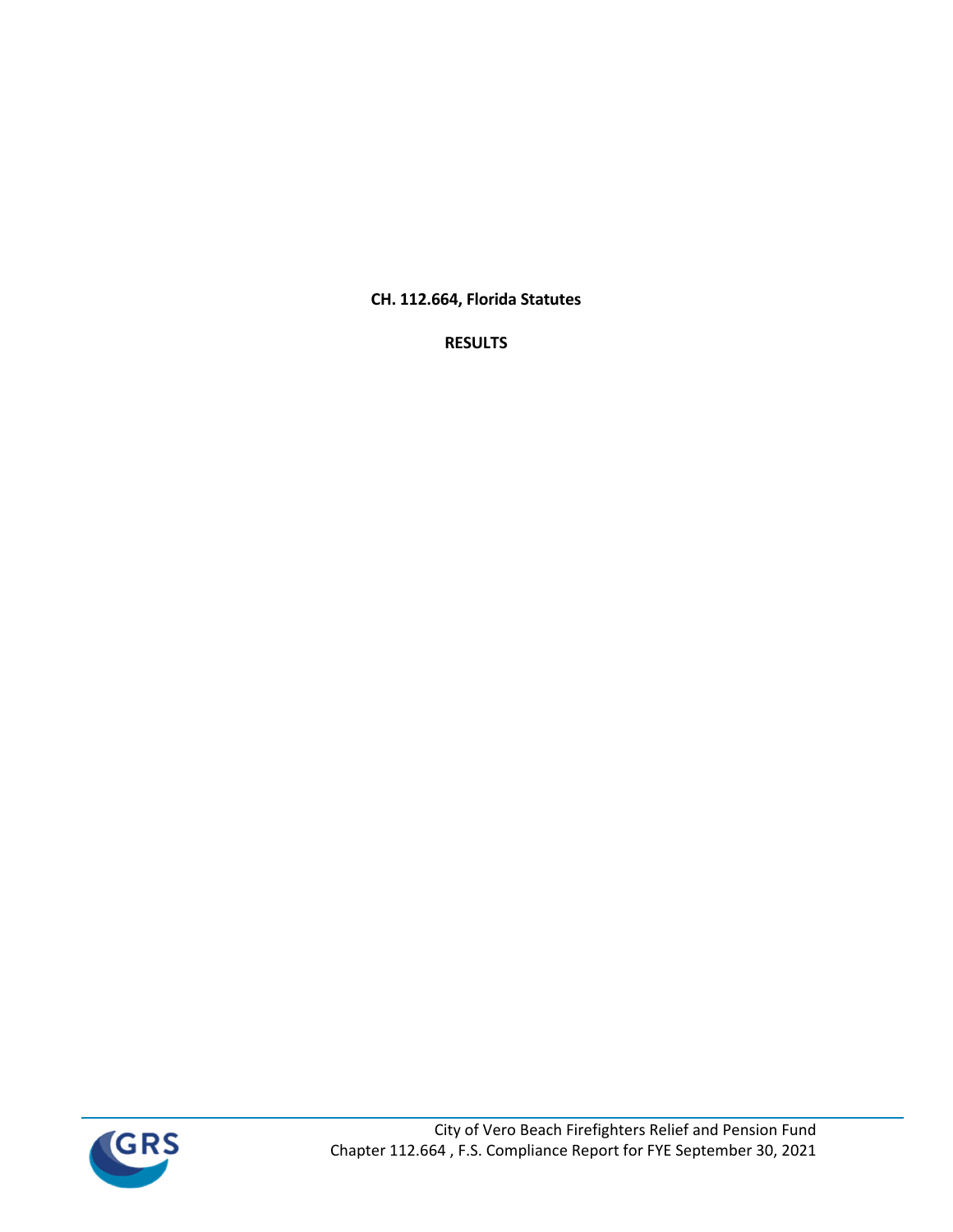# **Schedule of Changes in the Employers' Net Pension Liability Using Financial Reporting Assumptions per GASB Statement No. 67**

| Fiscal year ending September 30,                           |    | 2021                     |
|------------------------------------------------------------|----|--------------------------|
| 1. Total Pension Liability                                 |    |                          |
| a. Service Cost                                            | \$ |                          |
| b. Interest                                                |    | 448,188                  |
| c. Benefit Changes                                         |    |                          |
| d. Difference between actual & expected experience & Other |    | 177,678                  |
| e. Assumption Changes                                      |    | (658, 674)               |
| f. Benefit Payments                                        |    | (729, 349)               |
| g. Contribution Refunds                                    |    |                          |
| h. Net Change in Total Pension Liability                   |    | (762, 157)               |
| i. Total Pension Liability - Beginning                     |    | 7,834,479                |
| j. Total Pension Liability - Ending                        | \$ | 7,072,322                |
| 2. Plan Fiduciary Net Position                             |    |                          |
| a. Contributions - Employer                                | \$ |                          |
| b. Contributions - State                                   |    | 163,564                  |
| c. Contributions - Non-Employer Contributing Entity        |    |                          |
| d. Contributions - Member                                  |    |                          |
| e. Net Investment Income                                   |    | 1,527,760                |
| f. Benefit Payments                                        |    | (729, 349)               |
| g. Contribution Refunds                                    |    |                          |
| h. Administrative Expense                                  |    | (15, 588)                |
| i. Other                                                   |    |                          |
| j. Net Change in Plan Fiduciary Net Position               |    | 946,387                  |
| k. Plan Fiduciary Net Position - Beginning                 |    | 7,048,190                |
| I. Plan Fiduciary Net Position - Ending                    | \$ | 7,994,577                |
| 3. Net Pension Liability / (Asset)                         |    | (922, 255)               |
| <b>Certain Key Assumptions</b>                             |    |                          |
| <b>Valuation Date</b>                                      |    | 10/01/2020               |
| <b>Measurement Date</b>                                    |    | 09/30/2021               |
| <b>Investment Return Assumption</b>                        |    | 6.00%                    |
| <b>Mortality Table</b>                                     |    | FRS Mortality Rates from |
|                                                            |    | 7/1/19 FRS Valuation     |

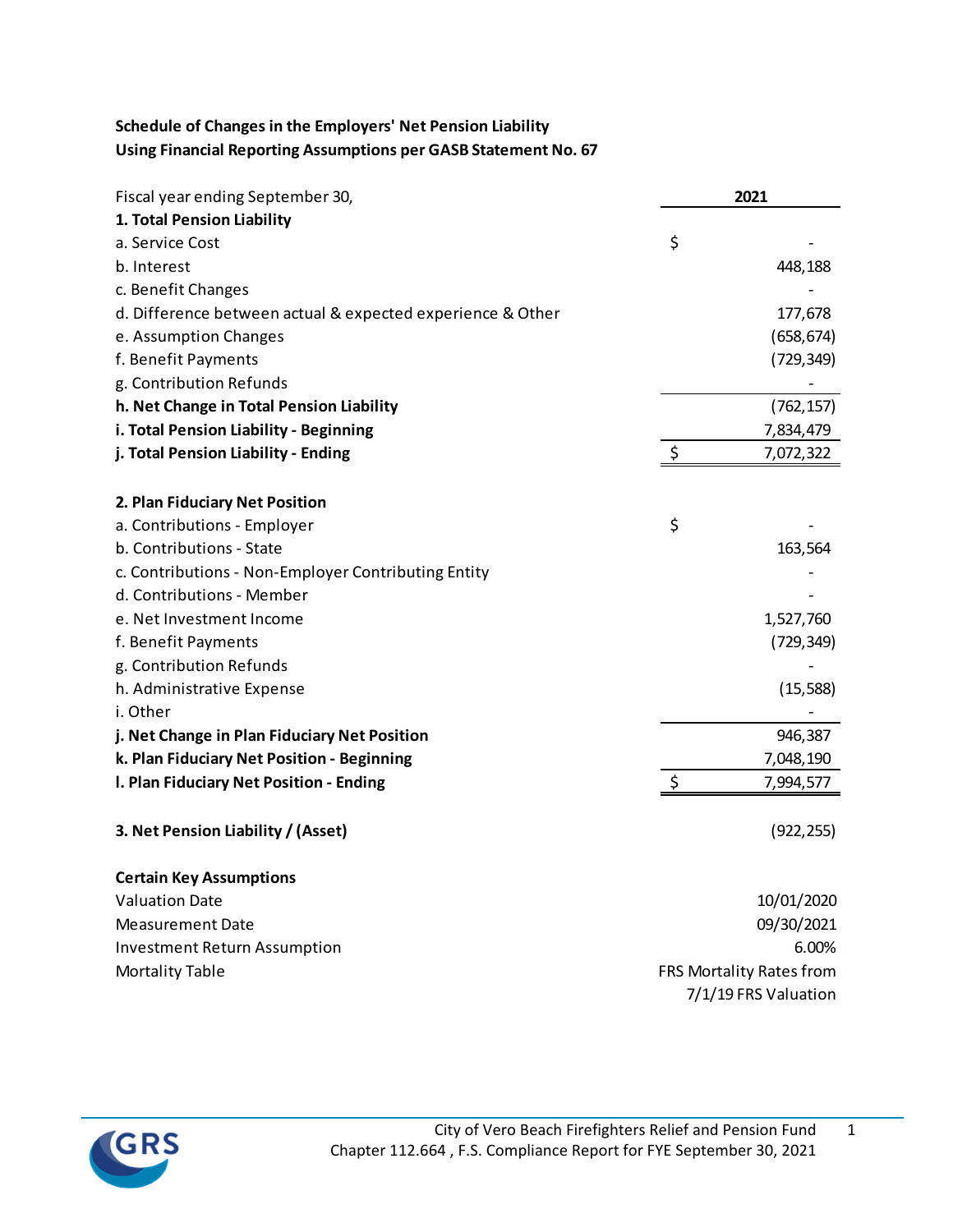# **Schedule of Changes in the Employers' Net Pension Liability Using Assumptions required under 112.664(1)(a), F.S.**

| Fiscal year ending September 30,                           | 2021 |                          |
|------------------------------------------------------------|------|--------------------------|
| 1. Total Pension Liability                                 |      |                          |
| a. Service Cost                                            | \$   |                          |
| b. Interest                                                |      | 448,188                  |
| c. Benefit Changes                                         |      |                          |
| d. Difference between actual & expected experience & Other |      | 177,678                  |
| e. Assumption Changes                                      |      | (658, 674)               |
| f. Benefit Payments                                        |      | (729, 349)               |
| g. Contribution Refunds                                    |      |                          |
| h. Net Change in Total Pension Liability                   |      | (762, 157)               |
| i. Total Pension Liability - Beginning                     |      | 7,834,479                |
| j. Total Pension Liability - Ending                        | \$   | 7,072,322                |
| 2. Plan Fiduciary Net Position                             |      |                          |
| a. Contributions - Employer                                | \$   |                          |
| b. Contributions - State                                   |      | 163,564                  |
| c. Contributions - Non-Employer Contributing Entity        |      |                          |
| d. Contributions - Member                                  |      |                          |
| e. Net Investment Income                                   |      | 1,527,760                |
| f. Benefit Payments                                        |      | (729, 349)               |
| g. Contribution Refunds                                    |      |                          |
| h. Administrative Expense                                  |      | (15, 588)                |
| i. Other                                                   |      |                          |
| j. Net Change in Plan Fiduciary Net Position               |      | 946,387                  |
| k. Plan Fiduciary Net Position - Beginning                 |      | 7,048,190                |
| I. Plan Fiduciary Net Position - Ending                    | \$   | 7,994,577                |
| 3. Net Pension Liability / (Asset)                         |      | (922, 255)               |
| <b>Certain Key Assumptions</b>                             |      |                          |
| <b>Valuation Date</b>                                      |      | 10/01/2020               |
| <b>Measurement Date</b>                                    |      | 09/30/2021               |
| <b>Investment Return Assumption</b>                        |      | 6.00%                    |
| <b>Mortality Table</b>                                     |      | FRS Mortality Rates from |
|                                                            |      | 7/1/19 FRS Valuation     |

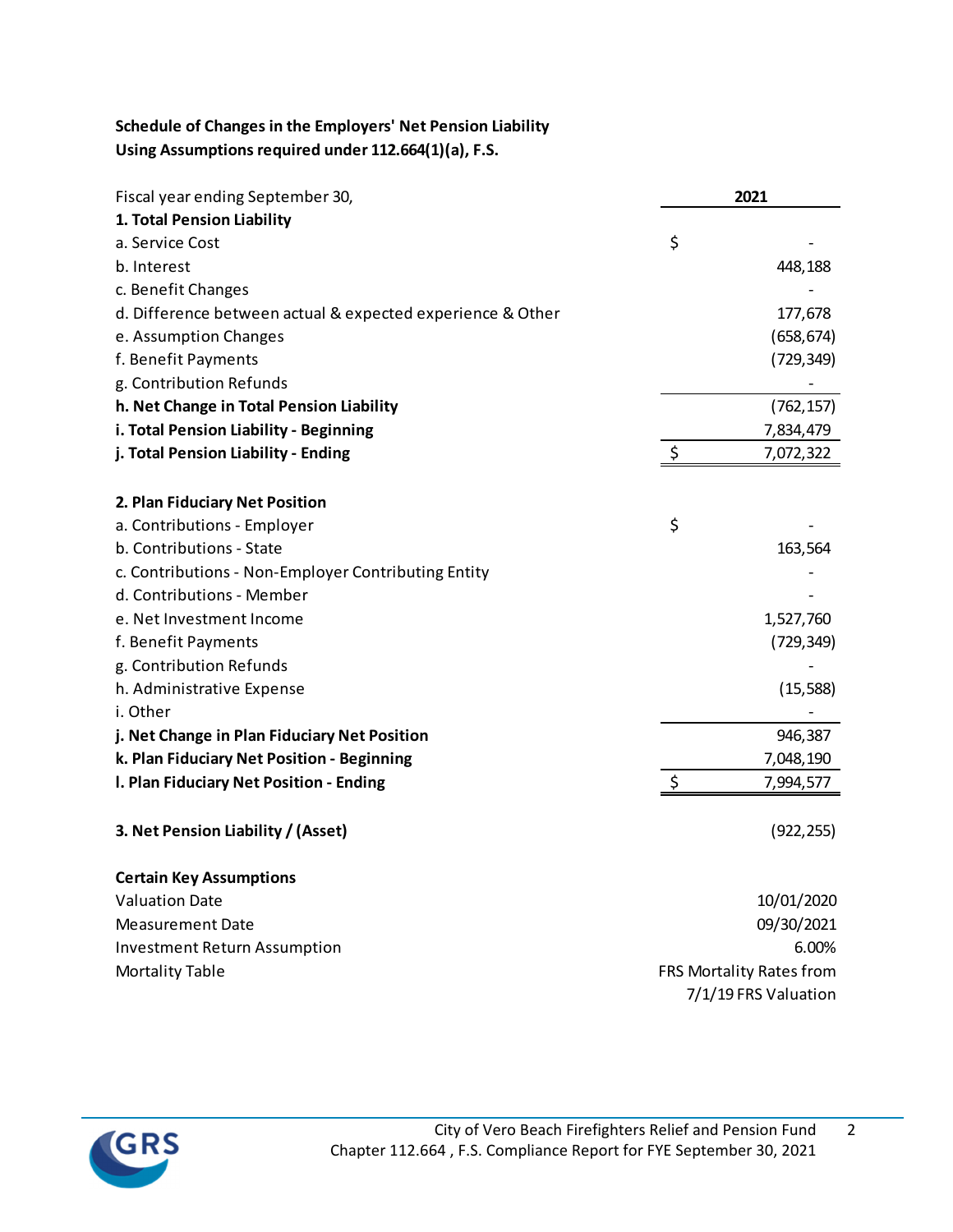# **Schedule of Changes in the Employers' Net Pension Liability Using Assumptions required under 112.664(1)(b), F.S.**

| 2021<br>Fiscal year ending September 30,                   |    |                          |
|------------------------------------------------------------|----|--------------------------|
| 1. Total Pension Liability                                 |    |                          |
| a. Service Cost                                            | \$ |                          |
| b. Interest                                                |    | 329,292                  |
| c. Benefit Changes                                         |    |                          |
| d. Difference between actual & expected experience & Other |    |                          |
| e. Assumption Changes                                      |    |                          |
| f. Benefit Payments                                        |    | (729, 349)               |
| g. Contribution Refunds                                    |    |                          |
| h. Net Change in Total Pension Liability                   |    | (400, 057)               |
| i. Total Pension Liability - Beginning                     |    | 8,596,986                |
| j. Total Pension Liability - Ending                        | \$ | 8,196,929                |
| 2. Plan Fiduciary Net Position                             |    |                          |
| a. Contributions - Employer                                | \$ |                          |
| b. Contributions - State                                   |    | 163,564                  |
| c. Contributions - Non-Employer Contributing Entity        |    |                          |
| d. Contributions - Member                                  |    |                          |
| e. Net Investment Income                                   |    | 1,527,760                |
| f. Benefit Payments                                        |    | (729, 349)               |
| g. Contribution Refunds                                    |    |                          |
| h. Administrative Expense                                  |    | (15, 588)                |
| i. Other                                                   |    |                          |
| j. Net Change in Plan Fiduciary Net Position               |    | 946,387                  |
| k. Plan Fiduciary Net Position - Beginning                 |    | 7,048,190                |
| I. Plan Fiduciary Net Position - Ending                    | \$ | 7,994,577                |
| 3. Net Pension Liability / (Asset)                         |    | 202,352                  |
| <b>Certain Key Assumptions</b>                             |    |                          |
| <b>Valuation Date</b>                                      |    | 10/01/2020               |
| <b>Measurement Date</b>                                    |    | 09/30/2021               |
| <b>Investment Return Assumption</b>                        |    | 4.00%                    |
| <b>Mortality Table</b>                                     |    | FRS Mortality Rates from |
|                                                            |    | 7/1/19 FRS Valuation     |

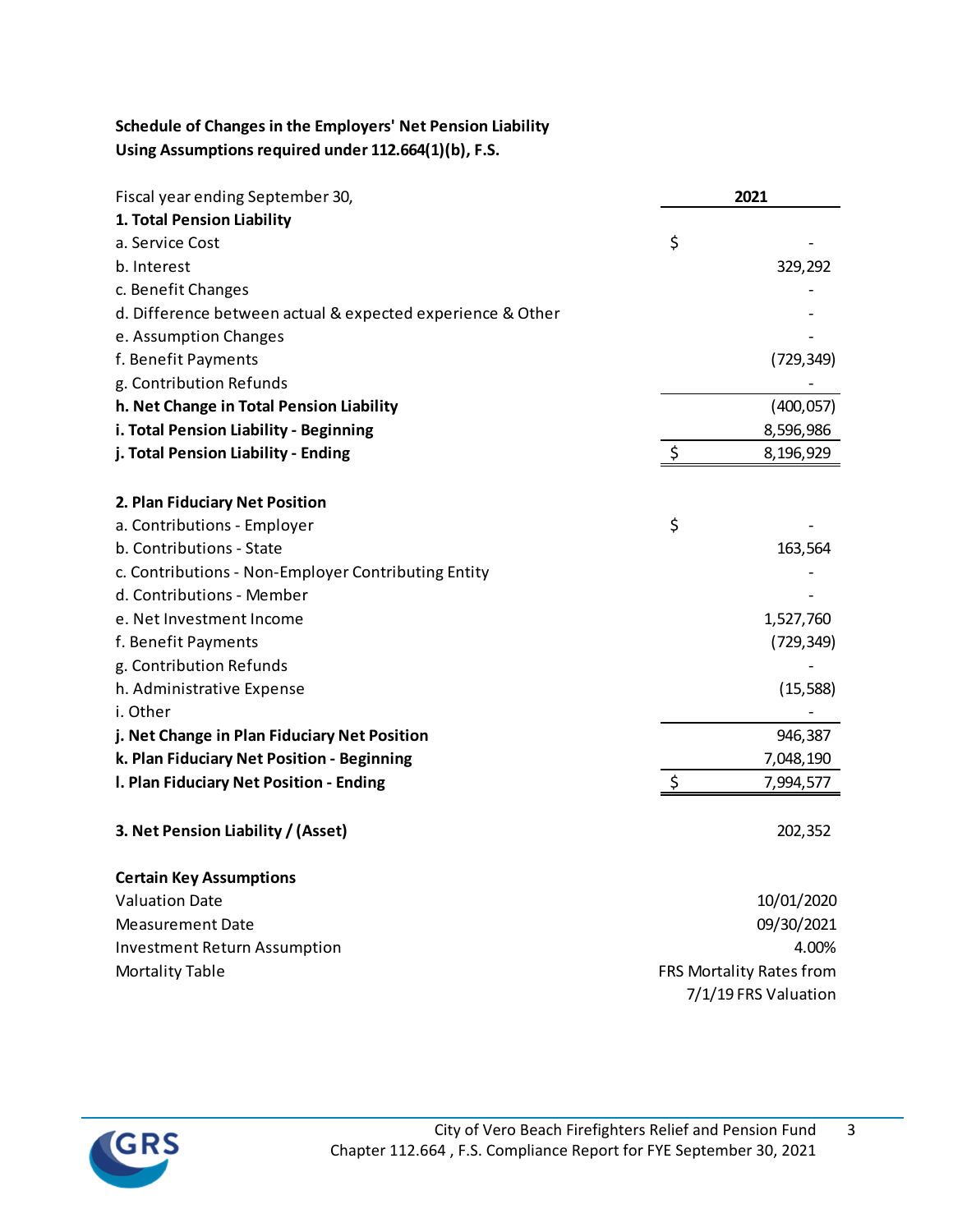# **Schedule of Changes in the Employers' Net Pension Liability Using Assumptions under 112.664(1)(b), F.S. except 2% higherinvestment return assumption**

| Fiscal year ending September 30,                           |         | 2021                     |
|------------------------------------------------------------|---------|--------------------------|
| 1. Total Pension Liability                                 |         |                          |
| a. Service Cost                                            | \$      |                          |
| b. Interest                                                |         | 486,084                  |
| c. Benefit Changes                                         |         |                          |
| d. Difference between actual & expected experience & Other |         |                          |
| e. Assumption Changes                                      |         |                          |
| f. Benefit Payments                                        |         | (729, 349)               |
| g. Contribution Refunds                                    |         |                          |
| h. Net Change in Total Pension Liability                   |         | (243, 265)               |
| i. Total Pension Liability - Beginning                     |         | 6,440,727                |
| j. Total Pension Liability - Ending                        | \$      | 6,197,462                |
| 2. Plan Fiduciary Net Position                             |         |                          |
| a. Contributions - Employer                                | \$      |                          |
| b. Contributions - State                                   |         | 163,564                  |
| c. Contributions - Non-Employer Contributing Entity        |         |                          |
| d. Contributions - Member                                  |         |                          |
| e. Net Investment Income                                   |         | 1,527,760                |
| f. Benefit Payments                                        |         | (729,349)                |
| g. Contribution Refunds                                    |         |                          |
| h. Administrative Expense                                  |         | (15, 588)                |
| i. Other                                                   |         |                          |
| j. Net Change in Plan Fiduciary Net Position               |         | 946,387                  |
| k. Plan Fiduciary Net Position - Beginning                 |         | 7,048,190                |
| I. Plan Fiduciary Net Position - Ending                    | $\zeta$ | 7,994,577                |
| 3. Net Pension Liability / (Asset)                         |         | (1,797,115)              |
| <b>Certain Key Assumptions</b>                             |         |                          |
| <b>Valuation Date</b>                                      |         | 10/01/2020               |
| <b>Measurement Date</b>                                    |         | 09/30/2021               |
| <b>Investment Return Assumption</b>                        |         | 8.00%                    |
| <b>Mortality Table</b>                                     |         | FRS Mortality Rates from |
|                                                            |         | 7/1/19 FRS Valuation     |

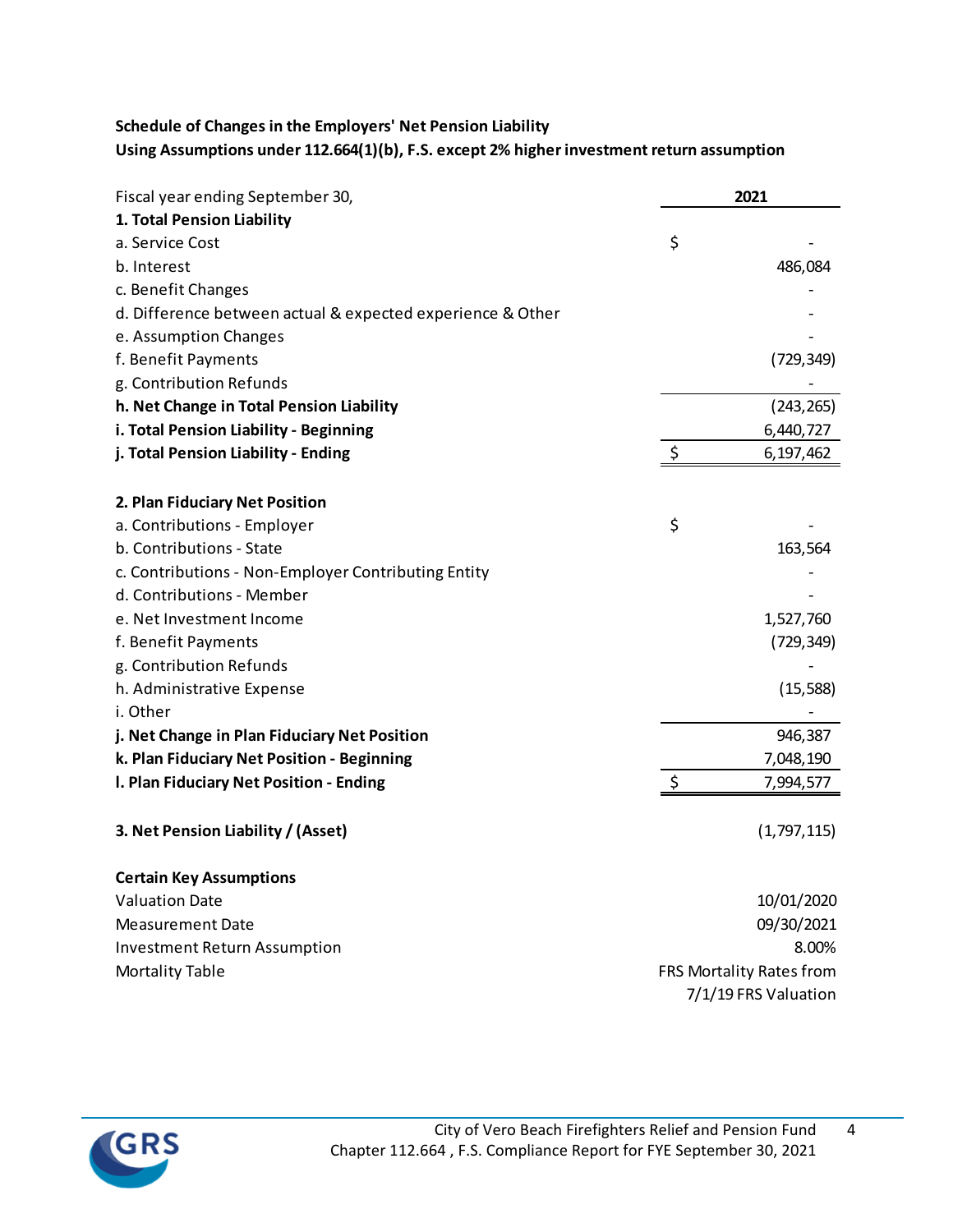#### **Asset and Benefit Payment Projection Not Reflecting Any Contributions from the Employer, State or Employee Using Assumptionsfrom Plan's most recent actuarial valuation**

|            | <b>Market Value of</b> | <b>Expected Investment</b> | <b>Projected Benefit</b> | <b>Market Value of</b> |
|------------|------------------------|----------------------------|--------------------------|------------------------|
| <b>FYE</b> | <b>Assets (BOY)</b>    | Return                     | <b>Payments</b>          | <b>Assets (EOY)</b>    |
| 2022       | 7,994,577              | 457,887                    | 726,256                  | 7,726,208              |
| 2023       | 7,726,208              | 442,118                    | 715,158                  | 7,453,168              |
| 2024       | 7,453,168              | 426,114                    | 702,537                  | 7,176,745              |
| 2025       | 7,176,745              | 409,955                    | 688,310                  | 6,898,390              |
| 2026       | 6,898,390              | 393,732                    | 672,395                  | 6,619,727              |
| 2027       | 6,619,727              | 377,542                    | 654,710                  | 6,342,559              |
| 2028       | 6,342,559              | 361,497                    | 635,203                  | 6,068,853              |
| 2029       | 6,068,853              | 345,716                    | 613,830                  | 5,800,740              |
| 2030       | 5,800,740              | 330,327                    | 590,566                  | 5,540,501              |
| 2031       | 5,540,501              | 315,467                    | 565,422                  | 5,290,546              |
| 2032       | 5,290,546              | 301,279                    | 538,448                  | 5,053,378              |
| 2033       | 5,053,378              | 287,910                    | 509,771                  | 4,831,516              |
| 2034       | 4,831,516              | 275,503                    | 479,595                  | 4,627,424              |
| 2035       | 4,627,424              | 264,200                    | 448,166                  | 4,443,459              |
| 2036       | 4,443,459              | 254,134                    | 415,779                  | 4,281,814              |
| 2037       | 4,281,814              | 245,426                    | 382,759                  | 4,144,481              |
| 2038       | 4,144,481              | 238,185                    | 349,450                  | 4,033,216              |
| 2039       | 4,033,216              | 232,507                    | 316,205                  | 3,949,518              |
| 2040       | 3,949,518              | 228,471                    | 283,349                  | 3,894,640              |
| 2041       | 3,894,640              | 226,141                    | 251,241                  | 3,869,540              |
| 2042       | 3,869,540              | 225,565                    | 220,252                  | 3,874,853              |
| 2043       | 3,874,853              | 226,769                    | 190,755                  | 3,910,866              |
| 2044       | 3,910,866              | 229,759                    | 163,101                  | 3,977,524              |
| 2045       | 3,977,524              | 234,524                    | 137,571                  | 4,074,478              |
| 2046       | 4,074,478              | 241,038                    | 114,351                  | 4,201,165              |
| 2047       | 4,201,165              | 249,264                    | 93,530                   | 4,356,899              |

| Number of years for which current market value of assets are adequate to sustain   |        |
|------------------------------------------------------------------------------------|--------|
| the payment of expected retirement benefits, reflecting no contributions from      |        |
| the Employer, Employee or State, contrary to Florida Statutes and Plan provisions: | 999.99 |

#### **Certain Key Assumptions**

Valuation Investment return assumption 6.00%

Valuation Mortality Table FRS Mortality Rates from 7/1/20 FRS Valuation

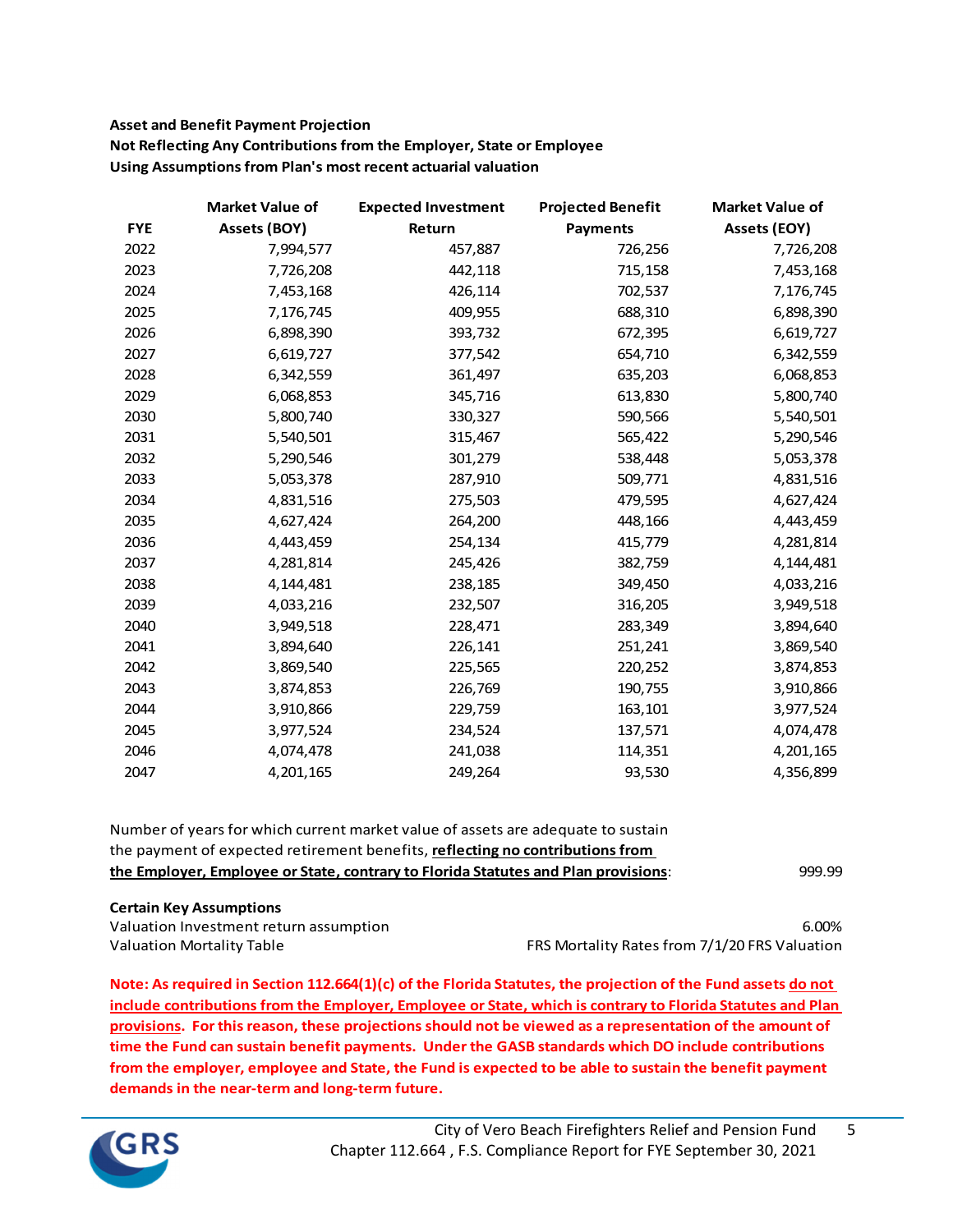### **Asset and Benefit Payment Projection Not Reflecting Any Contributions from the Employer, State or Employee Using Assumptionsrequired under 112.664(1)(a), F.S.**

|            | <b>Market Value of</b> | <b>Expected Investment</b> | <b>Projected Benefit</b> | <b>Market Value of</b> |
|------------|------------------------|----------------------------|--------------------------|------------------------|
| <b>FYE</b> | Assets (BOY)           | Return                     | <b>Payments</b>          | <b>Assets (EOY)</b>    |
| 2022       | 7,994,577              | 457,887                    | 726,256                  | 7,726,208              |
| 2023       | 7,726,208              | 442,118                    | 715,158                  | 7,453,168              |
| 2024       | 7,453,168              | 426,114                    | 702,537                  | 7,176,745              |
| 2025       | 7,176,745              | 409,955                    | 688,310                  | 6,898,390              |
| 2026       | 6,898,390              | 393,732                    | 672,395                  | 6,619,727              |
| 2027       | 6,619,727              | 377,542                    | 654,710                  | 6,342,559              |
| 2028       | 6,342,559              | 361,497                    | 635,203                  | 6,068,853              |
| 2029       | 6,068,853              | 345,716                    | 613,830                  | 5,800,740              |
| 2030       | 5,800,740              | 330,327                    | 590,566                  | 5,540,501              |
| 2031       | 5,540,501              | 315,467                    | 565,422                  | 5,290,546              |
| 2032       | 5,290,546              | 301,279                    | 538,448                  | 5,053,378              |
| 2033       | 5,053,378              | 287,910                    | 509,771                  | 4,831,516              |
| 2034       | 4,831,516              | 275,503                    | 479,595                  | 4,627,424              |
| 2035       | 4,627,424              | 264,200                    | 448,166                  | 4,443,459              |
| 2036       | 4,443,459              | 254,134                    | 415,779                  | 4,281,814              |
| 2037       | 4,281,814              | 245,426                    | 382,759                  | 4,144,481              |
| 2038       | 4,144,481              | 238,185                    | 349,450                  | 4,033,216              |
| 2039       | 4,033,216              | 232,507                    | 316,205                  | 3,949,518              |
| 2040       | 3,949,518              | 228,471                    | 283,349                  | 3,894,640              |
| 2041       | 3,894,640              | 226,141                    | 251,241                  | 3,869,540              |
| 2042       | 3,869,540              | 225,565                    | 220,252                  | 3,874,853              |
| 2043       | 3,874,853              | 226,769                    | 190,755                  | 3,910,866              |
| 2044       | 3,910,866              | 229,759                    | 163,101                  | 3,977,524              |
| 2045       | 3,977,524              | 234,524                    | 137,571                  | 4,074,478              |
| 2046       | 4,074,478              | 241,038                    | 114,351                  | 4,201,165              |
| 2047       | 4,201,165              | 249,264                    | 93,530                   | 4,356,899              |

| the payment of expected retirement benefits, reflecting no contributions from      |        |
|------------------------------------------------------------------------------------|--------|
| the Employer, Employee or State, contrary to Florida Statutes and Plan provisions: | 999.99 |

#### **Certain Key Assumptions**

Valuation Investment return assumption 6.00%

Valuation Mortality Table FRS Mortality Rates from 7/1/20 FRS Valuation

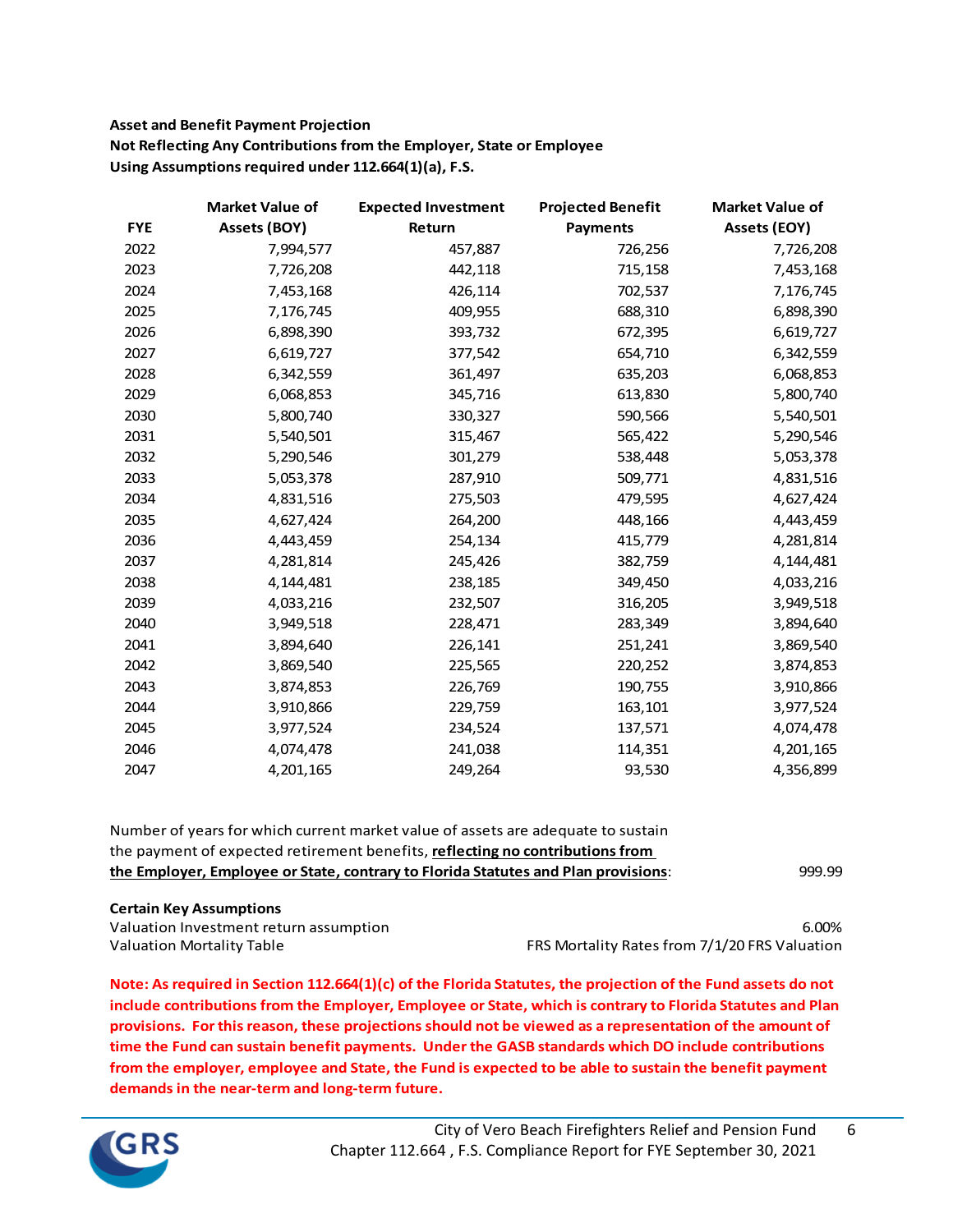#### **Asset and Benefit Payment Projection Not Reflecting Any Contributions from the Employer, State or Employee Using Assumptions required under 112.664(1)(b), F.S.**

|            | <b>Market Value of</b> | <b>Expected Investment</b> | <b>Projected Benefit</b> | <b>Market Value of</b> |
|------------|------------------------|----------------------------|--------------------------|------------------------|
| <b>FYE</b> | Assets (BOY)           | Return                     | <b>Payments</b>          | <b>Assets (EOY)</b>    |
| 2022       | 7,994,577              | 305,258                    | 726,256                  | 7,573,579              |
| 2023       | 7,573,579              | 288,640                    | 715,158                  | 7,147,061              |
| 2024       | 7,147,061              | 271,832                    | 702,537                  | 6,716,356              |
| 2025       | 6,716,356              | 254,888                    | 688,310                  | 6,282,934              |
| 2026       | 6,282,934              | 237,869                    | 672,395                  | 5,848,408              |
| 2027       | 5,848,408              | 220,842                    | 654,710                  | 5,414,540              |
| 2028       | 5,414,540              | 203,878                    | 635,203                  | 4,983,215              |
| 2029       | 4,983,215              | 187,052                    | 613,830                  | 4,556,437              |
| 2030       | 4,556,437              | 170,446                    | 590,566                  | 4,136,317              |
| 2031       | 4,136,317              | 154,144                    | 565,422                  | 3,725,039              |
| 2032       | 3,725,039              | 138,233                    | 538,448                  | 3,324,824              |
| 2033       | 3,324,824              | 122,798                    | 509,771                  | 2,937,850              |
| 2034       | 2,937,850              | 107,922                    | 479,595                  | 2,566,177              |
| 2035       | 2,566,177              | 93,684                     | 448,166                  | 2,211,695              |
| 2036       | 2,211,695              | 80,152                     | 415,779                  | 1,876,068              |
| 2037       | 1,876,068              | 67,388                     | 382,759                  | 1,560,697              |
| 2038       | 1,560,697              | 55,439                     | 349,450                  | 1,266,686              |
| 2039       | 1,266,686              | 44,343                     | 316,205                  | 994,824                |
| 2040       | 994,824                | 34,126                     | 283,349                  | 745,601                |
| 2041       | 745,601                | 24,799                     | 251,241                  | 519,159                |
| 2042       | 519,159                | 16,361                     | 220,252                  | 315,269                |
| 2043       | 315,269                | 8,796                      | 190,755                  | 133,309                |
| 2044       | 133,309                | 2,070                      | 163,101                  |                        |
| 2045       |                        |                            | 137,571                  |                        |
| 2046       |                        |                            | 114,351                  |                        |
| 2047       |                        |                            | 93,530                   |                        |

| Number of years for which current market value of assets are adequate to sustain   |       |
|------------------------------------------------------------------------------------|-------|
| the payment of expected retirement benefits, reflecting no contributions from      |       |
| the Employer, Employee or State, contrary to Florida Statutes and Plan provisions: | 22.83 |
|                                                                                    |       |

#### **Certain Key Assumptions**

Valuation Investment return assumption and the control of the control of the control of the control of the control of the control of the control of the control of the control of the control of the control of the control of Valuation Mortality Table FRS Mortality Rates from 7/1/20 FRS Valuation

7

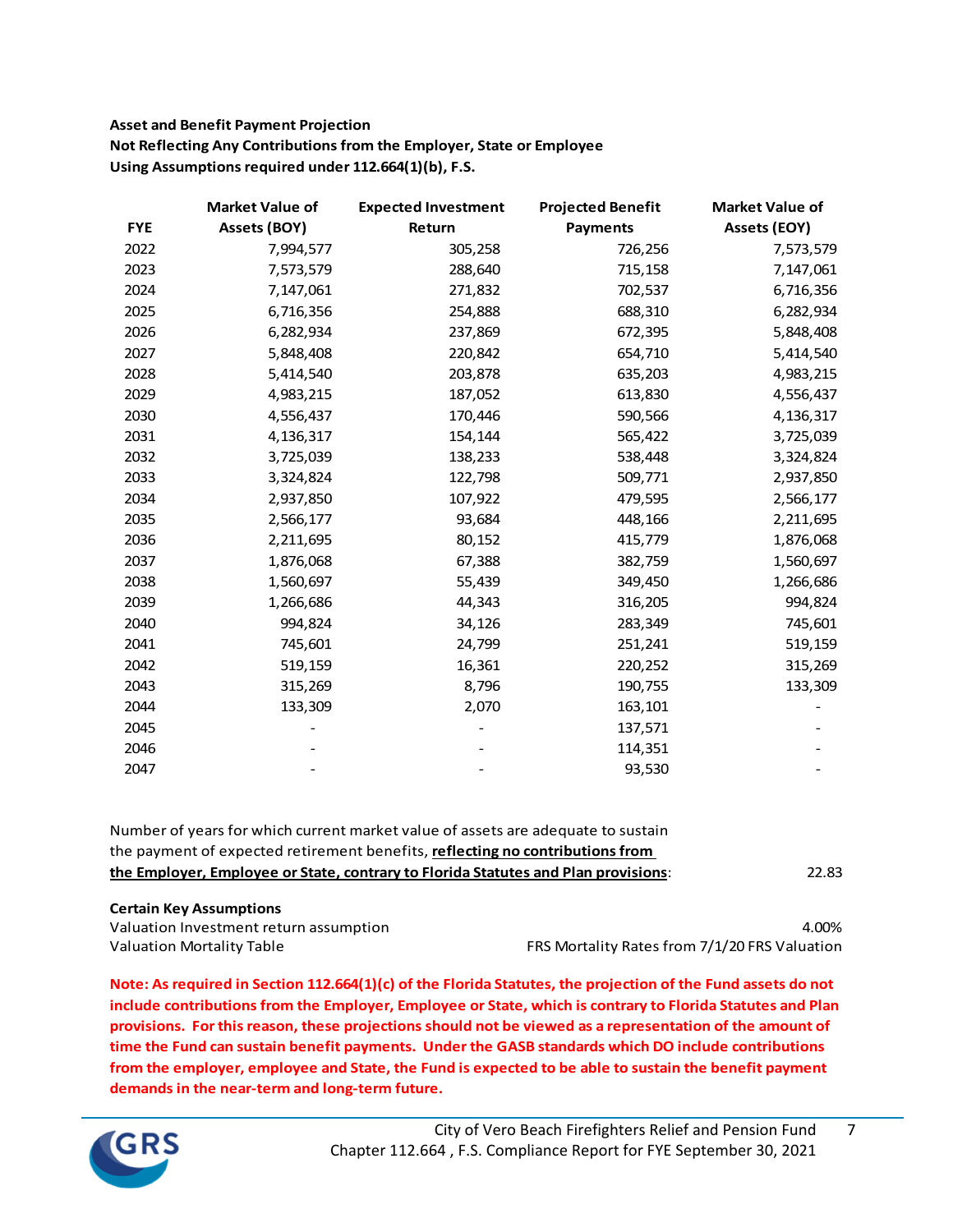#### **Asset and Benefit Payment Projection**

**Not Reflecting Any Contributions from the Employer, State or Employee**

**Using Assumptions under 112.664(1)(b), F.S. except 2% higher investment return assumption**

|            | <b>Market Value of</b> | <b>Expected Investment</b> | <b>Projected Benefit</b> | <b>Market Value of</b> |
|------------|------------------------|----------------------------|--------------------------|------------------------|
| <b>FYE</b> | <b>Assets (BOY)</b>    | Return                     | <b>Payments</b>          | <b>Assets (EOY)</b>    |
| 2022       | 7,994,577              | 610,516                    | 726,256                  | 7,878,837              |
| 2023       | 7,878,837              | 601,701                    | 715,158                  | 7,765,380              |
| 2024       | 7,765,380              | 593,129                    | 702,537                  | 7,655,971              |
| 2025       | 7,655,971              | 584,945                    | 688,310                  | 7,552,607              |
| 2026       | 7,552,607              | 577,313                    | 672,395                  | 7,457,524              |
| 2027       | 7,457,524              | 570,414                    | 654,710                  | 7,373,228              |
| 2028       | 7,373,228              | 564,450                    | 635,203                  | 7,302,475              |
| 2029       | 7,302,475              | 559,645                    | 613,830                  | 7,248,290              |
| 2030       | 7,248,290              | 556,241                    | 590,566                  | 7,213,965              |
| 2031       | 7,213,965              | 554,500                    | 565,422                  | 7,203,043              |
| 2032       | 7,203,043              | 554,706                    | 538,448                  | 7,219,300              |
| 2033       | 7,219,300              | 557,153                    | 509,771                  | 7,266,683              |
| 2034       | 7,266,683              | 562,151                    | 479,595                  | 7,349,238              |
| 2035       | 7,349,238              | 570,012                    | 448,166                  | 7,471,085              |
| 2036       | 7,471,085              | 581,056                    | 415,779                  | 7,636,361              |
| 2037       | 7,636,361              | 595,599                    | 382,759                  | 7,849,201              |
| 2038       | 7,849,201              | 613,958                    | 349,450                  | 8,113,709              |
| 2039       | 8,113,709              | 636,449                    | 316,205                  | 8,433,953              |
| 2040       | 8,433,953              | 663,382                    | 283,349                  | 8,813,986              |
| 2041       | 8,813,986              | 695,069                    | 251,241                  | 9,257,814              |
| 2042       | 9,257,814              | 731,815                    | 220,252                  | 9,769,377              |
| 2043       | 9,769,377              | 773,920                    | 190,755                  | 10,352,542             |
| 2044       | 10,352,542             | 821,679                    | 163,101                  | 11,011,120             |
| 2045       | 11,011,120             | 875,387                    | 137,571                  | 11,748,936             |
| 2046       | 11,748,936             | 935,341                    | 114,351                  | 12,569,926             |
| 2047       | 12,569,926             | 1,001,853                  | 93,530                   | 13,478,249             |

| the Employer, Employee or State, contrary to Florida Statutes and Plan provisions: | 999.99 |
|------------------------------------------------------------------------------------|--------|
| the payment of expected retirement benefits, reflecting no contributions from      |        |
| Number of years for which current market value of assets are adequate to sustain   |        |

#### **Certain Key Assumptions**

Valuation Investment return assumption 8.00%

Valuation Mortality Table FRS Mortality Rates from 7/1/20 FRS Valuation